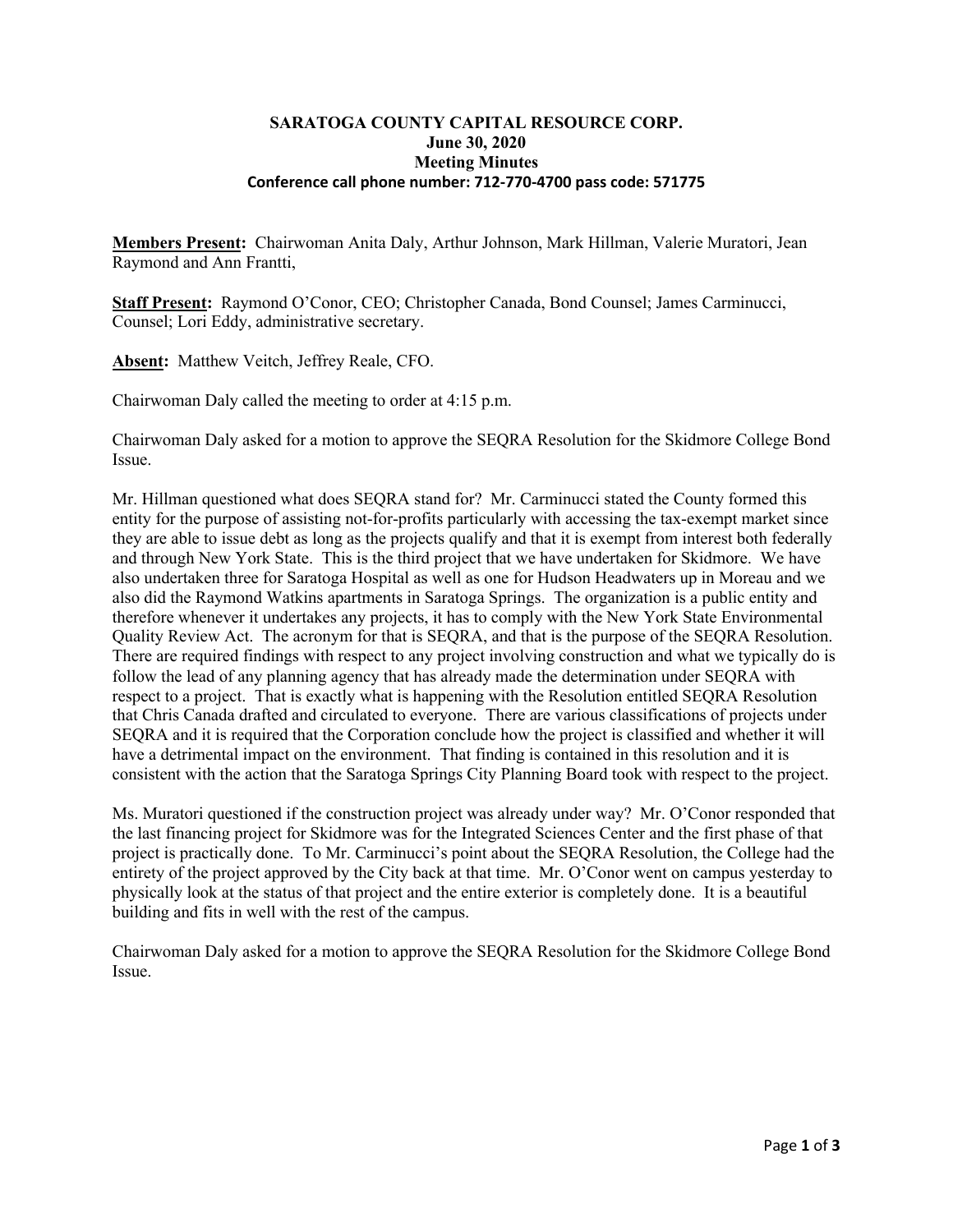The following resolution was offered by Ms. Muratori and seconded by Mr. Johnson:

# **Resolution No. 8-2020**

Resolved, to approve the SEQRA Resolution for the Skidmore College Bond Issue noting a negative declaration.

Ayes  $-6$  $Noes - 0$ Adopted  $6-0$ 

Chairwoman Daly asked for a motion to approve the Bond Resolution for Skidmore College. Daly asked Mr. Canada to discuss the Bond Resolution. Mr. Canada stated this follows the same format we did in 2018. This authorizes the bonds to be issued by the Capital Resource Corporation and the various documents to be entered into. Part of these bonds may be taxable bonds based on the interest rate savings on one portion of the project and how it relates to certain other projects. So, this authorizes both tax exempt and taxable revenue bonds to be issued by the Capital Resource Corporation. Mr. Carminucci stated that with the adoption of the second resolution, this would complete the action that is required of the issuer with respect to this project. The last step is going to be a referral to the County Board of Supervisors that must give its approval in order for the bonds to be issued. Mr. Carminucci and Mr. Canada anticipate an October closing. Mr. O'Conor stated that our counsel and bond counsel jumped all over this transaction and he thinks we have gotten to this point of the SEQRA and Bond Resolution in record time. He thanked them for their efforts in expediting this transaction which was important to Skidmore College. Chairwoman Daly stated she has already spoken with the Chairman of the Board of Supervisors and she will present the Resolution to the Economic Development Committee at their July meeting so it can go through the channel of committee meetings and be approved in July by the Board of Supervisors.

Chairwoman Daly asked for a motion to approve the Resolution for the Skidmore College Bond Issue as presented.

The following resolution was offered by Mr. Hillman and seconded by Ms. Raymond:

## **Resolution No. 9-2020**

Resolved, to approve the Resolution for the Skidmore College Bond Issue as presented.

Ayes  $-6$  $Noes - 0$ Adopted  $6-0$ 

## **Approval of the meeting minutes: April 23, 2020 Board meeting:**

Mr. Johnson made a motion to approve the April 23, 2020 Board meeting minutes and it was seconded by Ms. Frantti. There was no further discussion. All board members voted in favor.